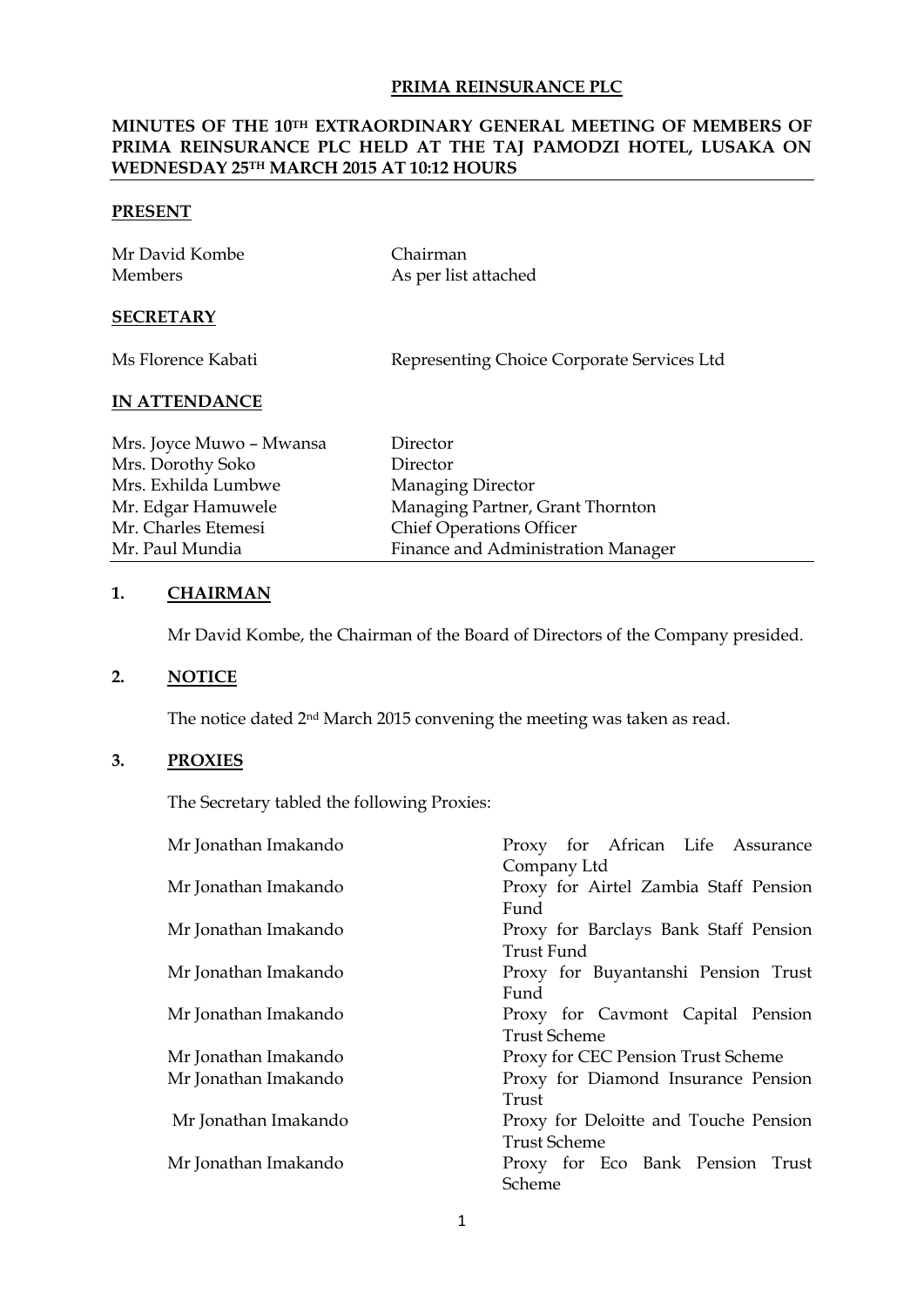| Mr Jonathan Imakando | Proxy for Indeni Pension Trust Scheme         |
|----------------------|-----------------------------------------------|
| Mr Jonathan Imakando | Proxy for Konkola Copper Mine Pension Trust   |
|                      | Scheme                                        |
| Mr Jonathan Imakando | Proxy for Lafarge Cement Zambia Pension       |
|                      | <b>Trust Scheme</b>                           |
| Mr Jonathan Imakando | Proxy for Lubambe Copper Mine Pension Trust   |
|                      | Scheme                                        |
| Mr Jonathan Imakando | Proxy for National Breweries Pension Trust    |
|                      | Scheme                                        |
| Mr Jonathan Imakando | Sandvik Mining Pension Trust Scheme           |
| Mr Jonathan Imakando | Saturnia Regina Pension Trust Scheme          |
| Mr Jonathan Imakando | <b>SCZ International Pension Trust Scheme</b> |
| Mr Jonathan Imakando | Stanbic bank Zambia Pension Trust Scheme      |
| Mr Jonathan Imakando | Standard Chartered bank Zambia Pension Trust  |
|                      | Fund                                          |
| Mr Jonathan Imakando | Sun International Pension Trust Scheme        |
| Mr Jonathan Imakando | <b>UTI Pension Trust Scheme</b>               |
| Mrs Dorothy Soko     | Proxy for NAPSA                               |
| Mrs Exhilda Lumbwe   | Proxy for Dr. Chishimba Lumbwe                |
| Mrs Exhilda Lumbwe   | Proxy for Ms. Mubanga Monica Lumbwe           |
| Mr Musonda B. Kombe  | Proxy for Outnet Marketing Ltd                |
| Mr Jonathan Imakando | Proxy for Zanaco Plc Pension Trust Scheme     |
| Mr Mupanga Chilungu  | Proxy for Madison Assets<br>Management        |
|                      | Company Ltd                                   |

### **4. QUORUM**

The necessary quorum being present, the Chairman declared the meeting quorate and duly constituted.

### **5. ADOPTION OF THE AGENDA**

The Agenda was adopted as issued.

#### **6. MINUTES**

Minutes of the 9th Annual General Meeting held on 27th March 2014 were approved as true and correct proceedings and signed by the Chairman subject to the following changes:

Minute number "7.3" to read as number "6.2"

## **7. AUDITED FINANCIAL STATEMENTS FOR THE YEAR ENDED 31ST DECEMBER 2014**

#### IT was **RESOLVED:**

THAT the Audited Financial Statements for the year ended 31st December 2014, be and they are hereby received and adopted.

Motion proposed by Mrs Exhilda Lumbwe and seconded by Mrs Dorothy Soko.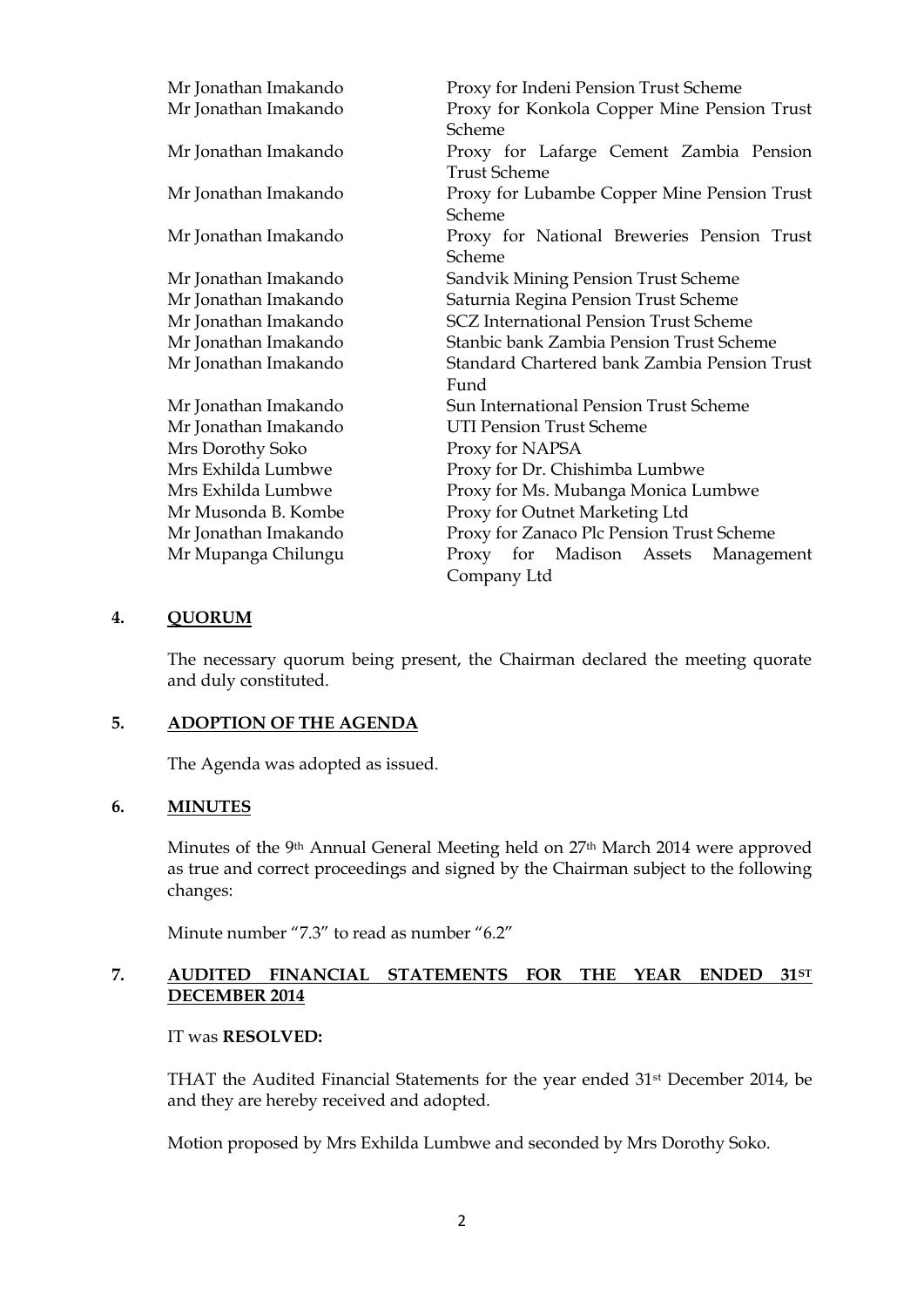## **8. APPOINTMENT OF ADDITIONAL DIRECTOR**

The Chairman informed the members that Mr Simomo S. Akapelwa was appointed as an additional Director on the Board of the Company. The Chairman requested for a proposer and a seconder of the motion.

In response, the members enquired as to why a new Director was being appointed since the Board had a large number of Directors sitting on the Board unless it was a requirement.

It was reported that according to Pensions and Insurance Authority (PIA) recommendations, a company was supposed to have a minimum of seven (7) Directors but Prima Reinsurance Plc had six (6) Directors. However the members were assured that Mr Simomo Akapelwa's CV would be circulated to members for verification purposes.

In this regard, the motion was proposed by Mrs Joyce Muwo - Mwansa and seconded by Mr Mupanga Chilungu.

### **9. DIRECTORS' REMUNERATION**

The members queried as to why Directors were requesting for an increment and yet the Company did not declare a dividend. Further the Chairman was requested to give a back ground concerning the increment of Directors fees.

In response, Members were informed that remuneration fees had not been adjusted since 2012, further, a market survey conducted revealed that Prima Re's Board members were lowly paid compared to other companies in the same industry and that at a time the Company declared a dividend, Directors' fees remained the same as part of the cost containment measures.

#### It was **RESOLVED:**

a) THAT the remuneration of Directors be revised as follows with effect from 2015:

|                          | <b>Current per Sitting</b> | Reviewed per Sitting    |
|--------------------------|----------------------------|-------------------------|
| Chairman                 | K <sub>5</sub> , 000.00    | K <sub>6</sub> , 250.00 |
| <b>Other Directors</b>   | K4,500.00                  | K <sub>5</sub> , 625.00 |
| <b>Committee Meeting</b> | K <sub>1</sub> , 000.00    | K <sub>1</sub> , 250.00 |

b) The Director's fees be increased as follows:

|                        | Current per quarter     | Reviewed per Quarter |
|------------------------|-------------------------|----------------------|
| Chairman               | K <sub>5</sub> , 000.00 | K10, 000.00          |
| <b>Other Directors</b> | K <sub>3</sub> , 750.00 | K8, 100.00           |

The motion was proposed by Ms Clara DeAssis and seconded by Mr Lombe Lukonde.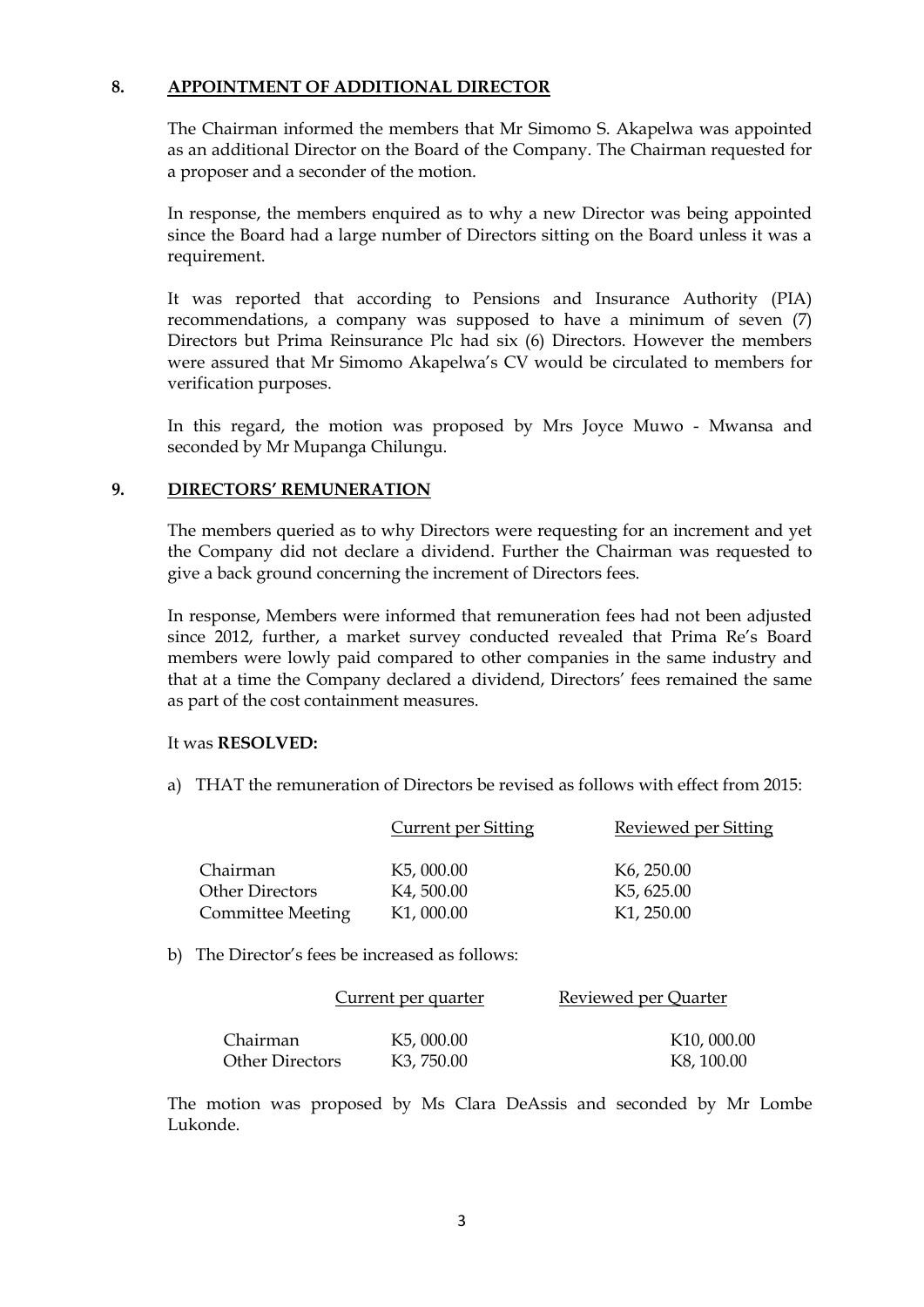#### **10. ALTERATION OF ARTICLES OF ASSOCIATION**

The members were informed that the Articles of Association of the Company be altered by substituting the existing article 43.3 to read: "The Quorum necessary to conduct business at a general meeting shall be any two persons holding at least thirty percent (30%) of the Shareholding of the Company, each being a member or a proxy for a member or duly authorised representative of a Corporate entity".

### It was **RESOLVED:**

THAT the Articles of Association be and they are hereby altered.

The motion was proposed by Mr Mupanga Chilungu and seconded by Mr Henry Sampa.

## **11. DATE OF NEXT MEETING**

It was agreed that the Secretary would advise on the date of the next meeting.

The Chairman thanked the members for their valuable contributions and declared the meeting closed at 11:14 hours.

**CHAIRMAN**…………………… **DATE**…………………………….

………………………………….. **DATE**………………………………

For the **Secretaries CHOICE CORPORATE SERVICES LTD**